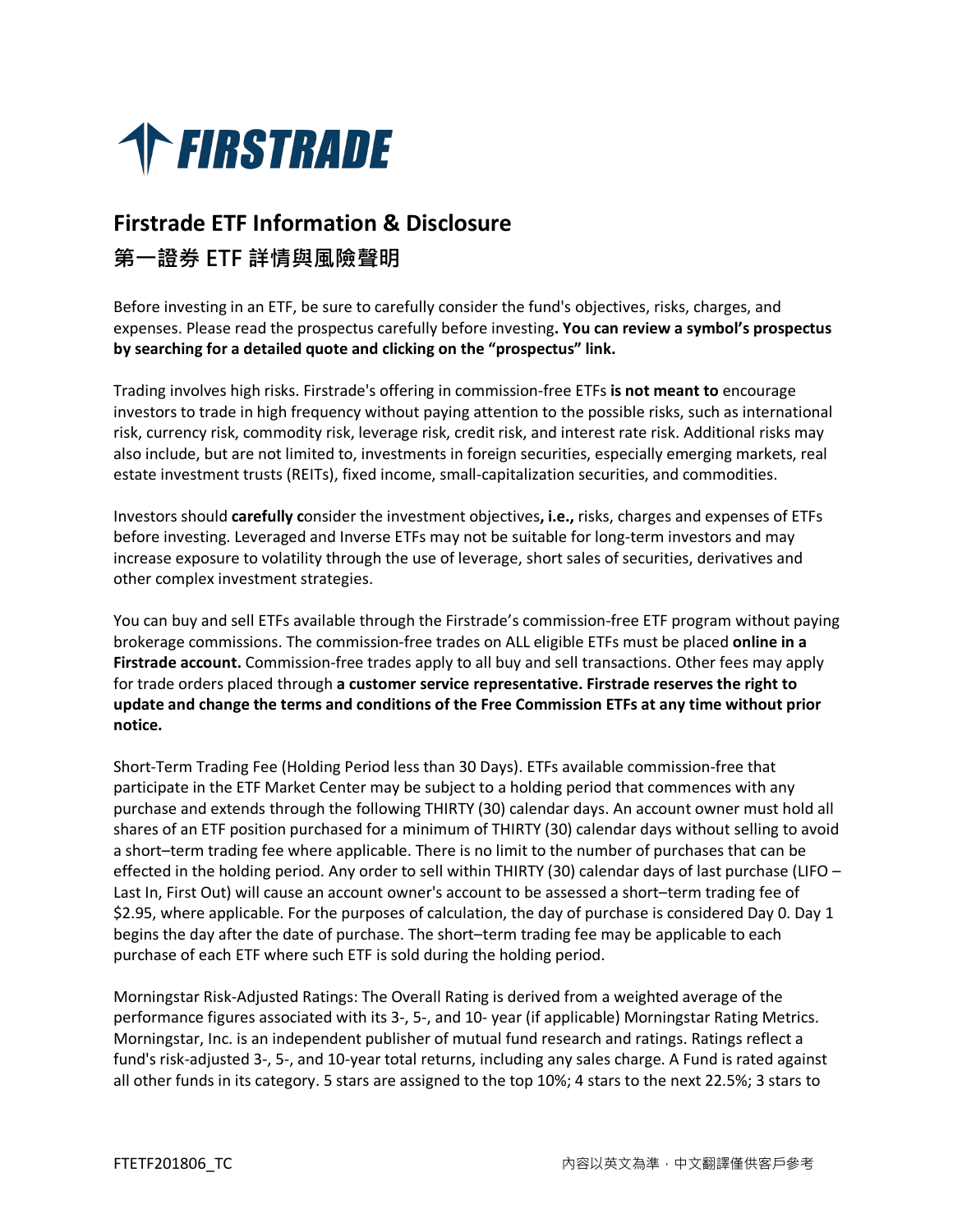the next 35%; 2 stars to the next 22.5%; and 1 star to the bottom 10%. Morningstar only rates funds with at least a 3-year history.

The list of 700 commission-free ETFs is selected by Firstrade Securities Inc. Firstrade Securities can remove, add and change the list if necessary.

**Investment returns will fluctuate and are subject to market volatility, so that an investor's shares, when redeemed or sold, may be worth more or less than their original cost. ETFs are subject to management fees and other expenses. Unlike mutual funds, shares of ETFs are not individually redeemable directly with the ETF. Shares are bought and sold at market price, which may be higher or lower than the net asset value (NAV).**

Investment information provided by Firstrade is for educational purposes only and should not be considered **as** an individualized recommendation or personalized investment advice. The investment strategies mentioned here may not be suitable for everyone. You are fully responsible for your investment decisions.

Research and planning tools are obtained by unaffiliated third party sources deemed reliable by Firstrade. However, Firstrade does not guarantee accuracy and completeness, and makes no warranties with respect to results to be obtained from their use.

Market volatility, volume and system availability may delay account access and trade executions.

This is not an offer or solicitation in any jurisdiction where Firstrade is not authorized to conduct securities transaction.

## **第一證券 ETF 詳情與風險聲明**

在投資 ETF 之前,一定要仔細考慮基金投資的目標,風險和費用,並請仔細閱讀公開說明書。您 可以通過搜索詳細報價並點擊"公開說明書"鏈來查看此代號的公開說明書。

ETF 交易涉及高風險。第一證券提供的免傭金 ETF 並不意味著鼓勵投資者高頻交易而不關注可能 的風險,如國際風險,貨幣風險,商品風險,杠桿風險,信用風險和利率風險等,其他風險還可 能包括但不限於投資外國證券,尤其是新興市場,房地產投資信托基金(REITs),固定收入,小 型公司證券和商品。

投資者在投資前應仔細考慮 ETF 投資目標,風險和費用。杠桿和反向 ETF 可能不適合長期投資 者, ETF 可能通過杠桿操作,證券賣空, 衍生商品和其他複雜投資策略而增加波動風險。

您可以通過第一證券免傭金 ETF 計劃購買和出售 ETF,無需支付經紀傭金。所有符合資格的免傭 金 ETF 必須通過網路下單交易,通過客戶服務代表下單將會產生額外的費用。第一證券保留隨時 更新和修改免傭金 ETF 計劃條款和條件的權利,恕不另行通知。